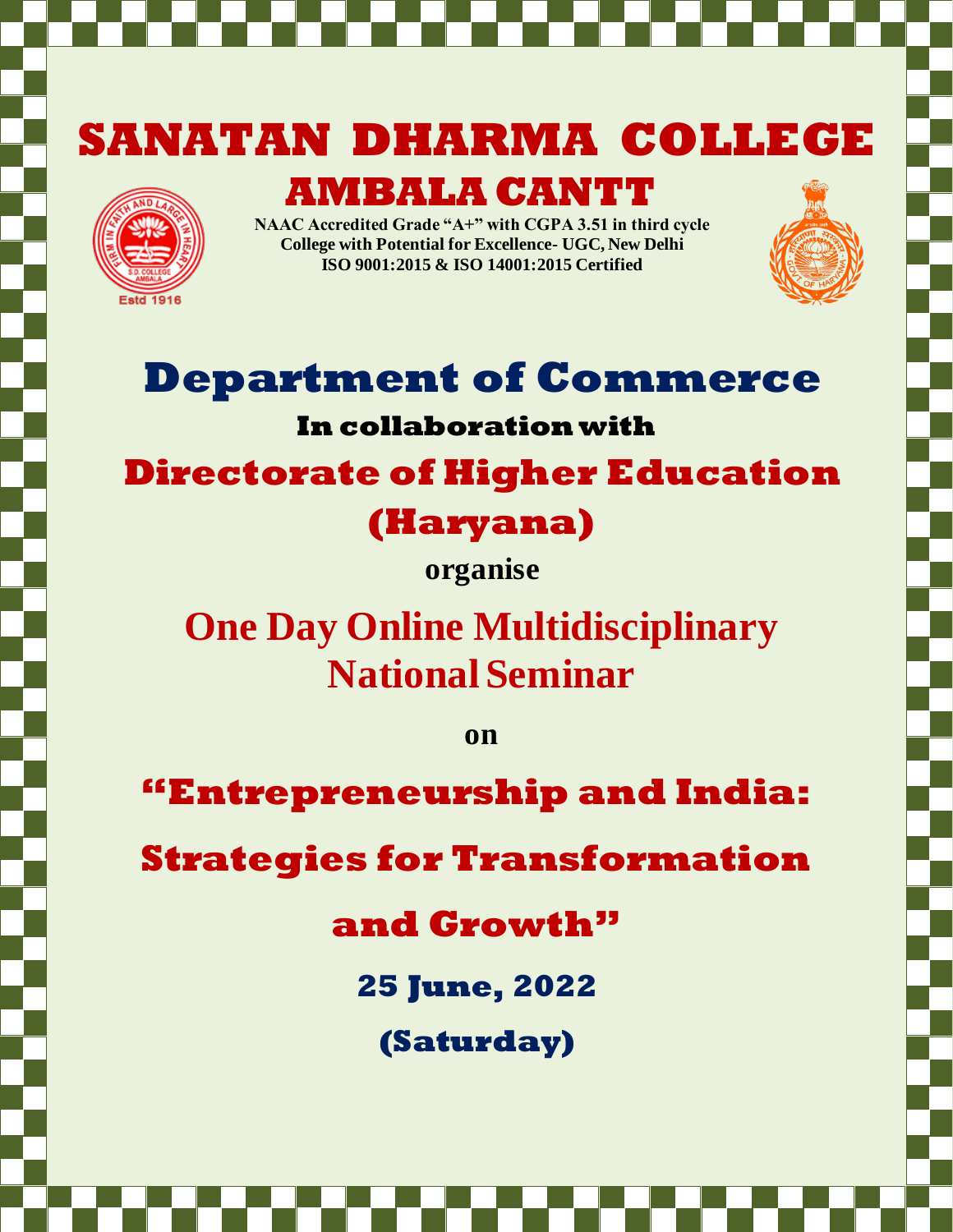# **About Sanatan Dharma College**

Sanatan Dharma College, Ambala Cantt. is a College with Potential for Excellence, UGC, New Delhi and has been awarded  $A+$  Grade in the 3<sup>rd</sup> Cycle of accreditation by National Assessment and Accreditation Council of India (NAAC), Bengaluru with CGPA of 3.51 out of 4. The College was established in 1916 by Bharat Ratna Pt. Madan Mohan Malviya, the founder of Banaras Hindu University, Varanasi and the foundation stone of the relocated college at Ambala was laid by the first President of India, Dr. Rajender Prasad. The college is run by S.D. College Society, New Delhi. Sanatan Dharma College, Ambala Cantt is a premier multi-faculty, coeducational institution affiliated to Kurukshetra University, Kurukshetra. With over 3000 students on its rolls, the college excels in various fields of academics, sports, cultural and co-curricular activities. The college offers graduation and postgraduation courses in Arts & Humanities, Science, Management, Commerce, Business Administration and job-oriented vocational and add-on courses. The college was bestowed with the status of Deen Dayal Upadhyay Kaushal Kendra in 2015 by UGC, New Delhi for running Skill Development courses as per NSQF.

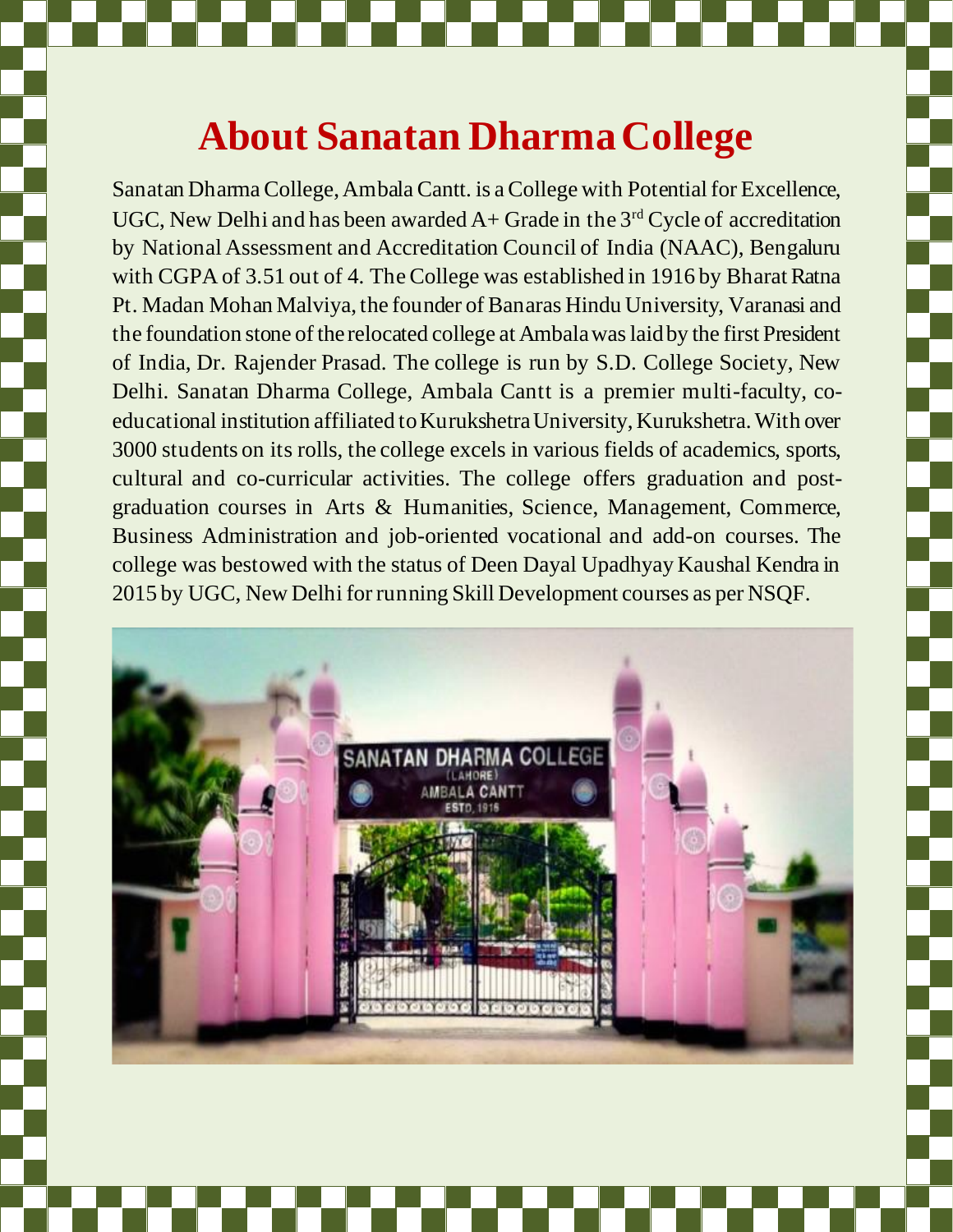## **Theme of the Seminar**

Entrepreneurship Development can be a good source of innovation and value creation for economies, organisations and people. So, unleashing of entrepreneurial laxity is must for economic development of a country. It helps in creation of employment opportunities and personal development. Entrepreneurship is not only related to the establishing a new business but also under entrepreneurship, different meaningful problems can be identified and their novel solutions may be devised. The biggest benefit of entrepreneurship development is it improves the skill and knowledge of entrepreneurs and enhance their ability to develop, manage and organize business by considering the potential risks involved like business failure, unexpected obstacles, financial insecurity and long working hours. Keeping the drawbacks aside, entrepreneurship contributes in the economic development by creating capital for the country, by generating employment opportunities, by balanced regional development, by mobilization of resources and by improving the standard of living of the society etc. Indian Government has taken different initiatives to motivate the new business ideas of Indian entrepreneurs such as Startup India, Standup India etc.

## **Objectives of the Seminar**

- To discuss the theoretical issues arising from practice of entrepreneurship, innovation and skill development in India.
- To offer a platform for discussion on effective policies and government schemesthat would help to empower and support entrepreneurship and skill development.
- To provide a platform for the academicians, professionals and research scholars to discuss and exchange their ideas on entrepreneurship developmentin India.
- To discuss the future paradigms of entrepreneurship in India and readiness of the society regardingthe same.
- To obtain some fruitful suggestions regarding new business ideas and management of existing businesses.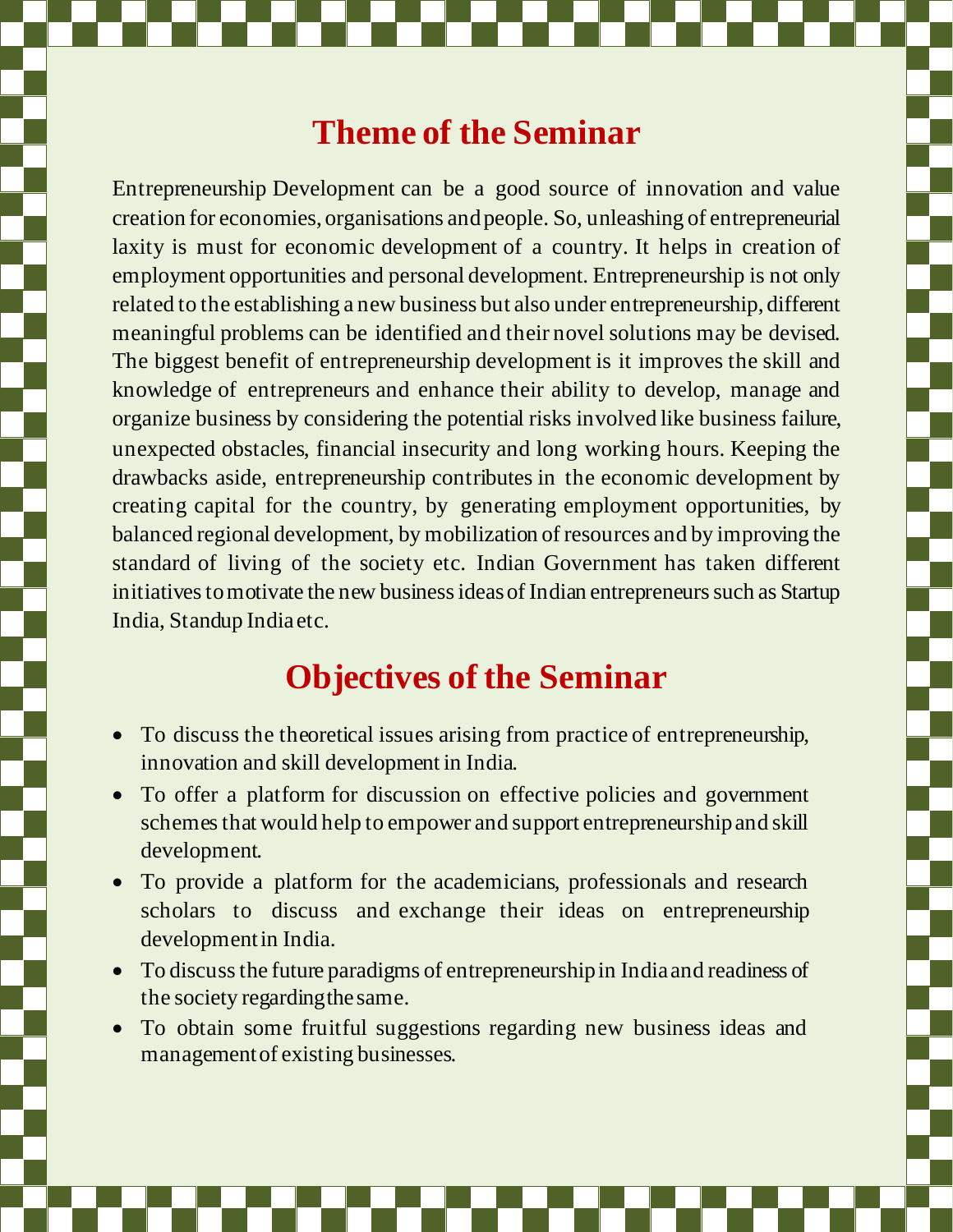# **Sub themes of the Seminar**

- Entrepreneurship, Growth and Competitiveness
- Innovation and Technological Entrepreneurship
- Startup India, Standup India and other initiatives by the Indian Government
- Why do start-ups fail?
- Corporate and Strategic Entrepreneurship
- Social Entrepreneurship
- Green Entrepreneurship
- Women Entrepreneurship
- Globalization and Entrepreneurship
- Entrepreneurial culture in India and foreign countries
- Higher education and entrepreneurship development
- Entrepreneurial competency and skill development
- Government schemes/programs for entrepreneurial development
- Business Model Canvas
- Role of innovation and importance of entrepreneurship in economic growth

### **Important Dates**

| 15 June, 2022 | • Last date for receipt of Abstract               |
|---------------|---------------------------------------------------|
| 20 June, 2022 | • Last date for receipts of full-length<br>papers |

## **Research paper details**

Research papers based on given sub themes or any other theme related to the topic are invited. Selected Papers will be published in proceeding with ISBN

- 1. The abstract should not exceed 300 words including title
- 2. Full length papers should be between 2500-3000 words
- 3. Soft copy of the research paper should be sent by email to [estg2022@sdcollegeambala.ac.in](mailto:estg2022@sdcollegeambala.ac.in) latest by June 20, 2022.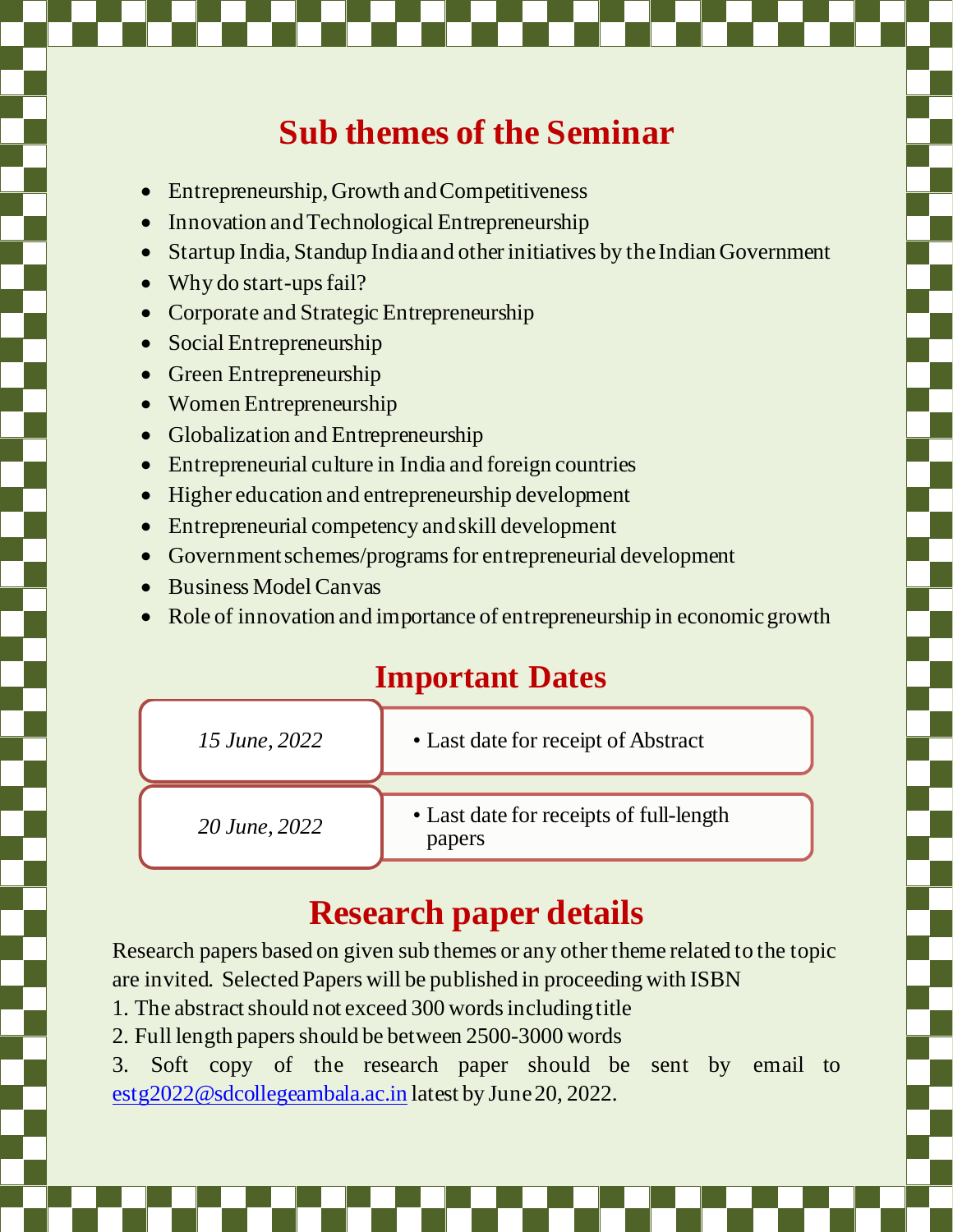Note:

- Paper must be typed in 12 Font, Times New Roman with line spacing 1.5 in MS Word format, title must be in 14 Font, Times New Roman
- References must be in the form of latest APA standards
- Processing Charges for **Presentation or Publication** of Research paper in Proceeding is Rs 300/-(Three hundred only) per paper
- Only those participants who want to present or publish their papers in proceedings are required to pay processing fees.

## **Registration details**

- 1. Registration for participation is mandatory.
- 2. Participants are required to register a[t https://forms.gle/uq4Y6z2xSuqYXsps7](https://forms.gle/uq4Y6z2xSuqYXsps7) and send their paper at [estg2022@sdcollegeambala.ac.in](mailto:estg2022@sdcollegeambala.ac.in) latest by June 20, 2022.
- 3. E-Certificates will be issued to all the participants
- 4. Link for joining the Seminar and detailed schedule will be shared with the participants later.
- 5. Seminar Platform will be CISCO WebEx
- 6. For any queries mail us a[t estg2022@sdcollegeambala.ac.in](mailto:estg2022@sdcollegeambala.ac.in)
- 7. Payment can be made through UPI/NEFT to the below mentioned account

**Account Name: Principal, S D College, Ambala Cantt Account Number: 25550100000616**

**Bank & Branch: Bank of Baroda, Bank Road Rai Market, Ambala Cantt IFSC: BARB0DAVSCH (5th Digit is Zero) MICR: 133012002**